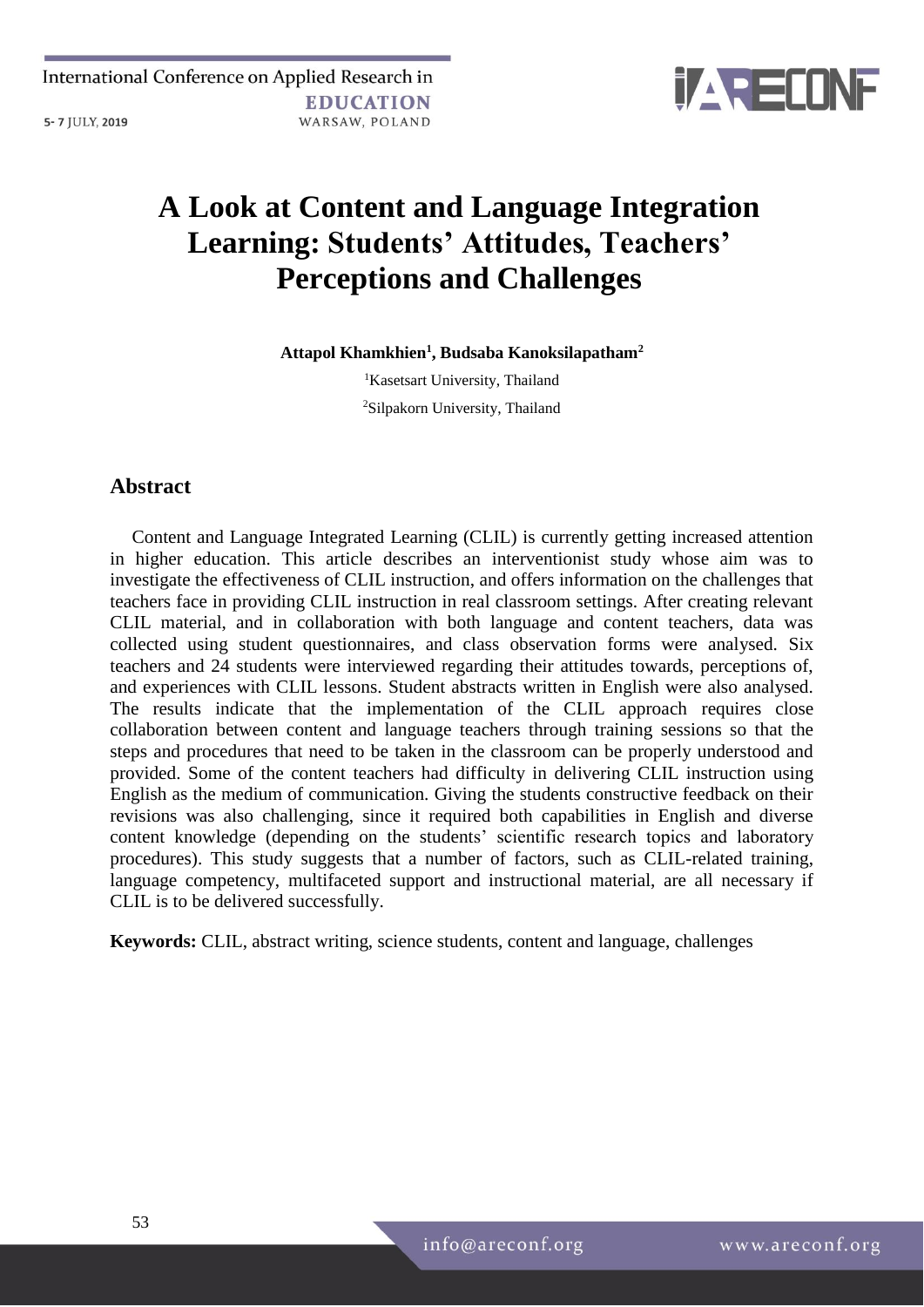International Conference on Applied Research in **EDUCATION** WARSAW, POLAND 5-7 JULY, 2019



## **1. Introduction**

English has gained the status of a lingua franca, and is used in almost every channel of communication. In fact, the demand for people who can use English effectively has been increasing worldwide. In academia, Graddol (2006) examined the issue of globalisation in higher education, and argued that students should not just become conversant in English for communication purposes, but should also study their subjects in English. Such opinions have led to English language teachers and professionals changing their views on how English should be taught. As a result, English has been used to teach content in such areas as science, mathematics, art, social studies and even engineering, in both primary and secondary education, in a number of countries.

Content and Language Integrated Learning (CLIL) is seen as an innovative educational approach in which a subject is taught in an additional language at all levels of education (Lasagabaster & Sierra, 2010). The CLIL method is considered to have contributed significantly to the European Union objective of developing multilingual citizens (European Commission, 2003, p. 8). This is because CLIL is a combination of understandin54g both the subject matter and the language required to learn and interact with the topic, in addition to the necessary learning processes and the context in which one aims to teach (Hall & Townsend, 2019). In CLIL classrooms, students are provided with the opportunity to be exposed to authentic material and learning settings, where the focus is on both the language and the content. This can help boost students' motivation levels by allowing them to be involved in the learning process. Based on the main principles of CLIL, with its balance between content and language, CLIL instruction aims to provide learning from both linguistic and content perspectives.

Since it is widely believed that students should be able to communicate in English effectively after graduation, English has become the world's predominant language of instruction in academia, especially in tertiary education. In most universities in Thailand, it is compulsory that science students conduct a scientific study and write a research report in English that details their findings. However, writing a research report, especially an abstract, in English is a daunting task because there are no academic writing courses or systematic lessons that focus on scientific research or abstract composition. Courses in academic writing are therefore extremely necessary in this context.

Since improving students' knowledge of English is vitally important, and the demand for English-language proficiency in both the academic and professional fields has been increasing in Thailand, and given the effectiveness of CLIL instruction that has been described in the literature, the present study seeks to investigate the challenges associated with providing CLIL instruction to science students in a tertiary educational setting. Specifically, the current study aims 1) to determine the effectiveness of CLIL instruction in developing English writing skills amongst Thai undergraduate students studying in the field of science; and 2) to investigate the challenges facing content teachers in delivering CLIL instruction to such students.

Therefore, this study seeks to address two research questions, namely:

1) To what extent can CLIL instruction enhance the English writing abilities of Thai undergraduate students studying in the field of science?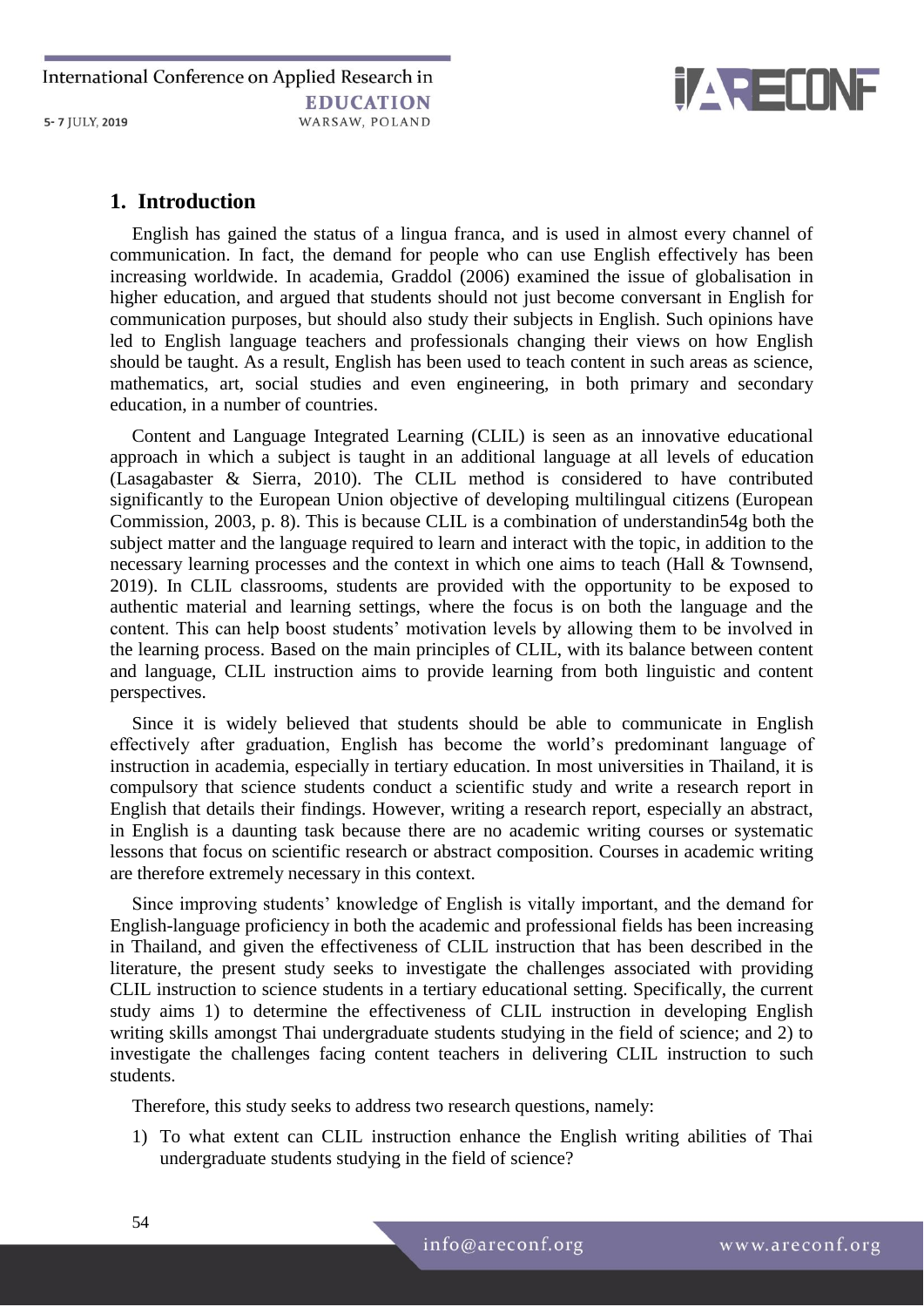

2) What are some of the challenges that content teachers encounter when delivering CLIL instruction to such students?

## **2. Literature Review**

## **2.1 Content and Language Integrated Learning (CLIL)**

Content and Language Integrated Learning (CLIL) is viewed as an educational challenge (Butler, 2005; Marsh, 2002; McDougald, 2015). Scholars have discussed the challenges associated with CLIL instruction in diverse contexts, including the material and training that is required for CLIL teachers. According to Coyle (2008), CLIL instruction basically consists of four interrelated principles that underpin effective classroom practices, and are collectively known as the '4Cs' Framework. In this framework, the first 'c' refers to content (i.e., the subject matter), and is related to the second 'c,' which is communication (language). The third 'c' is cognition (thinking), while the last one is culture (the awareness of self and of otherness). The focal point is the interaction between learning (through content and cognition) and language acquisition (through communication and culture). The '4Cs' Framework highlights the relationship between language and culture, and emphasises intercultural awareness. In this sense, teaching about culture is an intrinsic part of CLIL, since it can offer substantial support for the learning of various topics in terms of different cultural aspects, with a special attention given to the concepts of 'self' and 'otherness.'

Although CLIL is widely accepted for its effectiveness and usefulness in integrating content and language in the classroom, especially in European countries, the approach has been scrutinised and criticised for the various challenges it creates when it is applied in different contexts. For example, research by Stathopoulou (2015) highlighted the importance of a balanced combination of L1 and L2 use in CLIL instruction. She explained that in a multilingual setting, students need to realise intercultural experiences and mediate them effectively if they are to participate effectively in such contexts and communicate with each other productively. This element cannot necessarily be controlled in CLIL settings. Meanwhile, Coyle (2008) argued that there is an ongoing disagreement as to whether it is content experts or language experts who should provide CLIL instruction, and Dalton-Puffer (2008) claimed that there have been concerns regarding reduced subject outcomes.

Nonetheless, CLIL undoubtedly has a great deal of potential. The benefits of the approach are not limited to the improvement of language skills and subject knowledge. The approach also provides students with the opportunity to develop their awareness of other cultures. Moreover, the approach promotes the development of diverse learning strategies and the application of new teaching methods, and can boost student motivation (Steiert & Massler, 2011).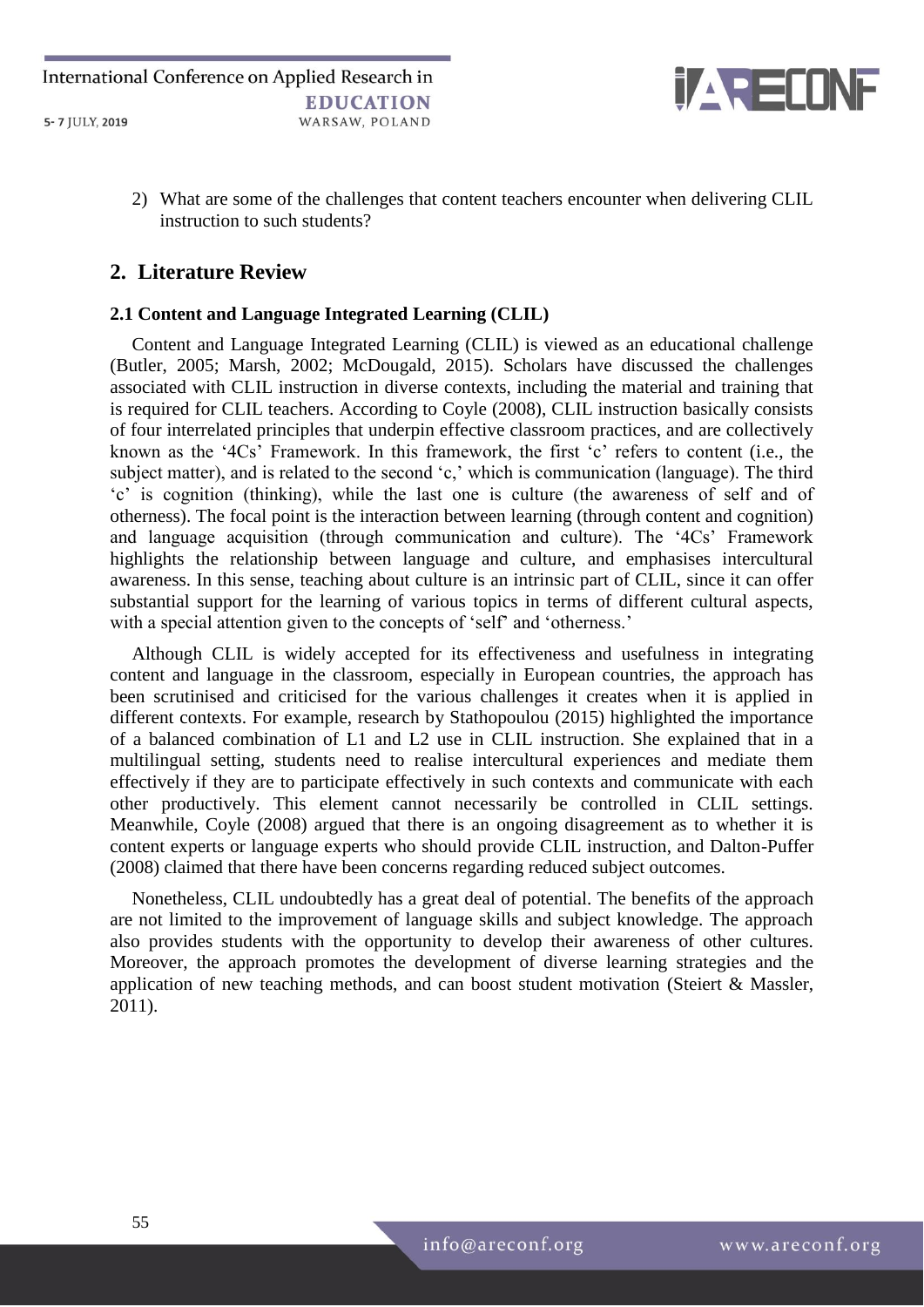

## **3. Methods**

#### **3.1 The study**

This study was of an interventionist strand. The research was conducted in a medium-sized university in Thailand. Since CLIL lessons are not compulsory in higher education in Thailand, receiving the relevant permission and collaborating with the content and language teachers were imperative. Only six content-subject teachers and 24 students studying in the field of science participated in this study. The students, at the time of the study, were fourthyear students, and they were all enrolled in the 'special problem' course, which requires students to conduct a scientific study and write a research report at the end of the course. Therefore, there are no actual classes or lessons, just tutorial sessions so that laboratory progress can be reported to the teachers and comments and constructive feedback provided.

In developing the material that was used in the study, fourteen research articles (validated by the content teachers) were analysed according to their genres so that their linguistic features and lexical items found to be important in reading and writing academic articles could be identified. This aim was to confirm that the material created was authentic and met the students' needs and the objectives of the course. To that end, we found five elements that are frequently included in the abstract — Background, Purpose, Methods, Results, and Discussion, which would have to be a focus of the students. For the other sections, three elements were identified in the Introduction, three in the Methods, one in the Results, and eight in the Discussion. These findings were used to create the instructional material.

After preparing the material for the CLIL instruction, the researcher organised training sessions for the content teachers. The training focused on how to use the material and on the importance of rhetorical structure and linguistic elements found in the analysis. Discussions and negotiations regarding the CLIL methods, as well as explanations and feedback given to the students, were all taken into account. The training took place on two occasions before the CLIL instruction, and twice during the CLIL lessons.

The CLIL instruction took place over a six-week period during the second semester of the 2019 academic year. In the first half of the semester, the students had studied scientific content and conducted an experiment in a laboratory. After their mid-term exams, they were expected to start writing research progress reports and having tutorial sessions with their teachers.

#### **3.2 Data collection and procedures**

The data used in this study was collected using Likert-scale questionnaires, interviews and field notes. Before the CLIL lessons, the participants were assessed for their English proficiency (self-rating) and their opinions about CLIL. The questionnaires were completed both before and after the CLIL instruction.

During the CLIL lessons, the students were asked to write a research abstract according to the progress of their experiments and their scientific research topic of interest. In the meantime, they attended tutorial sessions during which they received feedback on how to improve the quality of their research and writing. Field notes completed by the researcher were also used during the tutorials.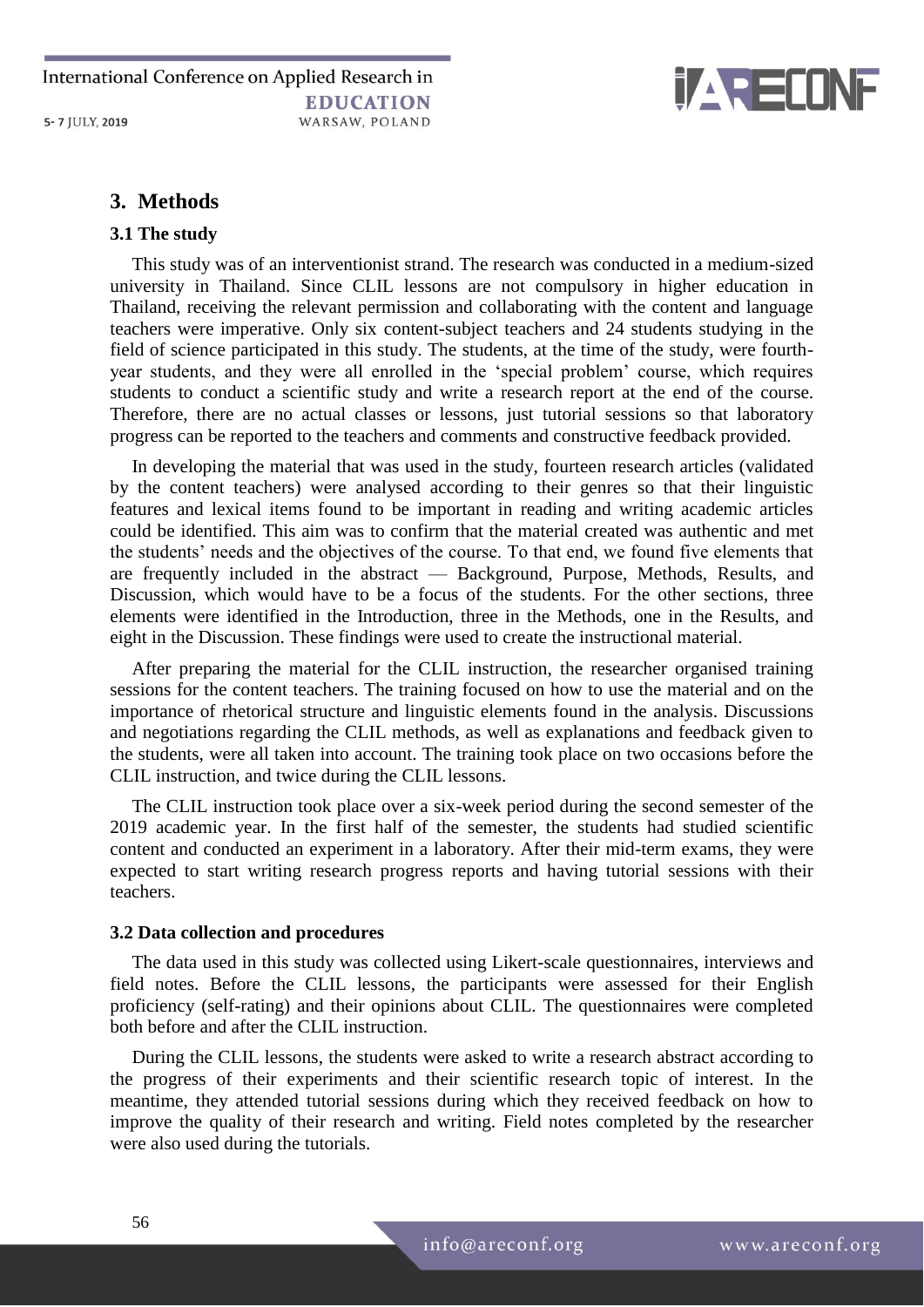

Three semi-structured focus group interviews with six content teachers were conducted around one week after the completion of the project. These lasted approximately 30 minutes each, and allowed for an in-depth investigation of a number of issues covered in the CLIL project. Generally, interviews are considered a form of interaction in which rich data can be collected within a highly purposeful frame (Cohen, Manion, & Morrison, 2007). The main themes explored were the teachers' experiences and views of the CLIL process and of the lessons in general (e.g., What do you think about the CLIL lessons? What is your most important concern regarding these lessons?). Several questions were asked about personal preferences, the perceived usefulness of CLIL, and the challenges that were encountered during the project. The questions included suggestions for future projects. The interviews were analysed thematically, and this enabled the researcher to understand the teachers' individual experiences of the CLIL lessons, and what value they attached to them.

## **4. Results and Discussion**

This section presents the results of the analysis of the students' attitudes towards CLIL instruction, the degree of improvement in the students' language skills, and the teachers' opinions regarding the CLIL lessons.

#### **4.1 Students' level of satisfaction and the impact on motivation**

The questionnaires, which were filled in by all 24 of the students participating in the CLIL lessons, required them to rate their English proficiency and their opinions about CLIL instruction both before and after the intervention. The findings revealed that overall the students were satisfied with the project and acknowledged it as beneficial, especially in terms of organising ideas and improving their skills in reading and writing abstracts. The following table shows how the students rated their English proficiency and how they perceived the CLIL lessons.

**Items Before the CLIL (N = 24) After the CLIL**  $(N = 24)$ 1. English proficiency in general 3.33 3.67 2. English listening skills  $3.17$   $3.17$   $3.17$ 3. English speaking skills 2.50 2.50 2.50 4. English reading skills 3.17 3.17 3.17 5. English writing skills 2.50 2.83 6. Ability in reading academic articles in English 2.83 3.17 7. Ability in academic vocabulary 2.33 3.00 8. Knowledge of rhetorical structure in academic articles written in English 2.33 2.67 9. Ability in reading research abstracts in English 2.83 3.17 10. Ability in writing research abstracts in English 2.17 2.83

Table 1: Students' self-rating concerning English proficiency and the CLIL lessons.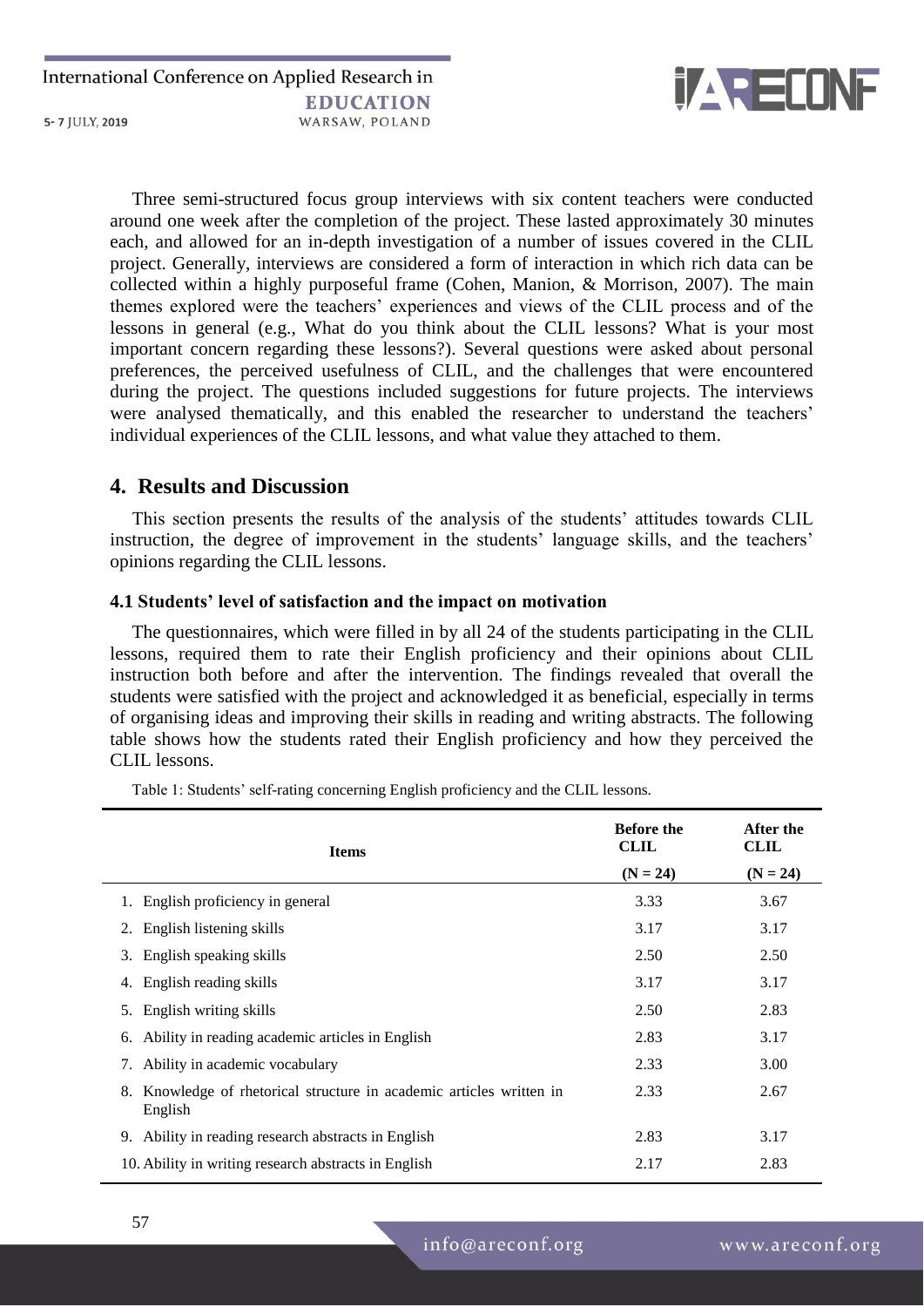

As can be seen from Table 1, the average scores from the questionnaires were mostly higher after the CLIL instruction. Specifically, the students believed that their knowledge of English in general had improved after the CLIL lessons (from 3.33 to 3.67). Importantly, they believed that their knowledge of academic vocabulary had also improved (from 2.33 to 3.00), as had their skills in reading and writing in English (3.17 and 2.83 respectively). It is possible that most of the tasks and material used in the CLIL lessons focused on these English skills, since they followed the research and course objectives. The results from the questionnaires confirmed our initial expectations, which were drawn from many other similar research studies (e.g., Dalton-Puffer, 2011; Wenger, 2012) that had demonstrated that students' language proficiency and self-confidence increase after CLIL instruction.

The analysis of the students' abstracts also showed an improvement in terms of the number and variety of specific vocabulary units that the students used in their compositions. Figure 1 shows that the students' knowledge of rhetorical structure and how to organise ideas was substantially improved. Two abstract drafts are compared in order to highlight the development of one student's writing skills as regards generic form, the language used to express ideas, and rhetorical organisation.

Figure 1: Examples of one student's abstracts written in English.

#### **First draft**

The Pechmann condensation reaction is condensation reaction between phenol or phenol derivatives and  $\beta$ -ketoesters. This reaction is conducted at high temperature and used strong acidic condition. In normally, homogeneous catalyst is used in this reaction but it have major drawback such as it need to use large quantity to provide the high yield of product, toxicity and it can't reuse for the reaction according to in this study interested about heterogeneous catalyst, which must be resolve the major drawback of homogeneous catalyst. Zeolite is heterogeneous catalyst, which can resolve many problem of homogeneous catalyst. This study used the H-Beta zeolite as a catalyst for the reaction and studied about the potential of H-Bata zeolite by examined the recyclability of H-Beta zeolite. In addition, this research also determined the activation energy of the reaction and studied about the mechanism of the reaction by computational calculation.

The Pechmann condensation reaction is the condensation reaction to produce coumarin used for medicinal industries. Due to the strong acid condition of homogeneous catalysts and environmental reason, the catalysts have been replaced with heterogeneous catalysts. In this study, the reaction between resorcinol and ethylacetoacetate at different temperature between 353-453 K was studied on the H-Beta zeolite to identify the activation energy of the reaction by using the Arrhenius equation. The experimental result reveal that the activation energy of the reaction was 5.33 kcal/mol and optimum temperature of the reaction was 413 K, which provided the highest percent yield of product around 72 % and the examined of recyclability test found that H-Beta zeolite can be reuse for the reaction more than 5 times. Additional, the reaction was calculate by using the Density Functional Theory with the M06-2X functional. The computational calculation results show that the mechanism of the reaction consisted 3 consecutive steps are Transesterification, Intramolecular hydroxyalkylation and Dehydration steps. The tansesterification was as the rate-determining step of the reaction. This research could be resolved the problem of homogeneous catalyst and develop the catalyst for environmental reason

#### **Final draft**

info@areconf.org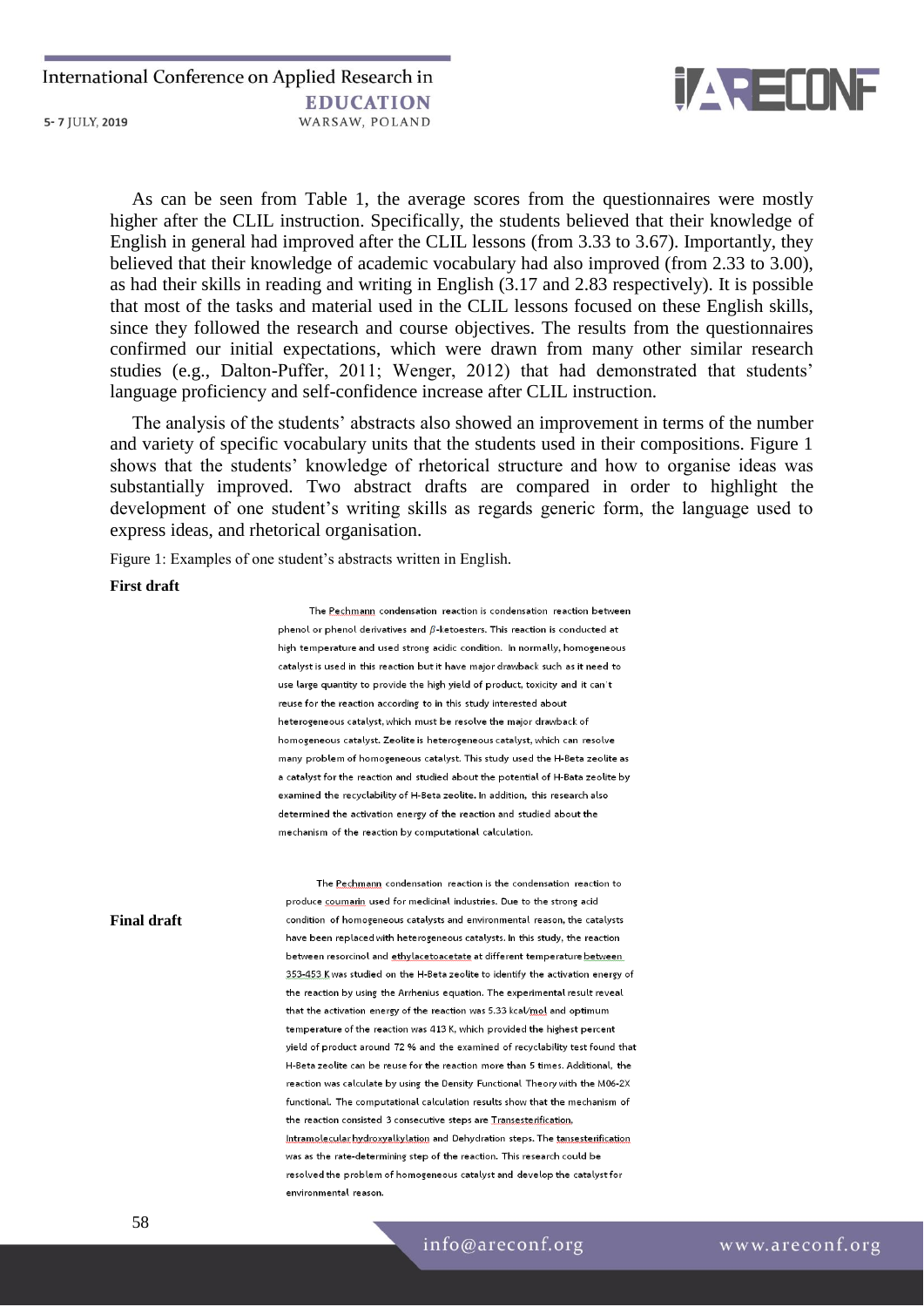

Figure 1 shows that both the structure and language used make greater sense when they are taught alongside the content of the subject matter. Given that during the CLIL lessons the students had the opportunity to read authentic academic texts and reflect on their ideas regarding those texts, it is natural to assume that they would have applied that newly acquired knowledge to refine the content to more closely align with their abstracts. Of course, this may not have been possible without the help of the content teachers in the tutorial sessions. Therefore, it is fair to say that the language feedback and the laboratory work also played an important role in this study.

Apart from the positive impact of CLIL on content and language learning (in terms of writing an abstract in English), there is also evidence of a positive impact on the students' level of motivation to improve their English. The findings from the interviews revealed that all the students believed that the CLIL lessons had helped in the formation of a more positive attitude towards language learning. As one of the students said: "It is good that my teacher points out what I have to revise or rewrite in my abstract draft. Her comments are really pretty much similar to the ones I have found in the lessons which I had already forgotten. I think this is good, and I want to know more how to improve the quality of my work. I need to improve my English skills, too".

However, this finding is not consistent with the results of a study by Sylvén and Thompson (2015), who found no conclusive evidence that CLIL instruction generates more positive attitudes towards learning English or that it boosts self–confidence as regards using the L2. More specifically, they stated CLIL could not be identified as the cause of students' motivation, since it was observed that the students in their study were already motivated and were keen language learners even before they participated in CLIL programmes.

## **4.2 Voices from the Content Teachers**

## **4.2.1 Importance of training**

English language competence and the step-by-step procedures that are a part of teaching CLIL are vital for practising CLIL in real classroom settings. All of the teachers who participated in this study believed that the training sessions were absolutely necessary, since they allowed them to understand what they had to do in addition to just focusing on the content. However, the training sessions for the content teachers were quite limited due to time constraints. Moreover, since the diverse subject matter and the laboratory work were beyond the language teachers' control, some of the content teachers perceived themselves as inadequately trained and prepared for CLIL before the actual instruction. We therefore had some discussions about the problems regarding the usage and application of academic vocabulary when writing research abstracts.

One of the content teachers highlighted certain aspects of CLIL instruction and the role of training: "I am not sure whether the words used in the abstract are right. It is very good that we have a discussion after the training because I can ask you what it means by this and that. With the training I get some sort of sense of what it is in the abstract, how it is that a lesson can actually be taught so that I can integrate that with content as well".

When asked further about the use of CLIL material, two of the content teachers admitted that creating CLIL material was really difficult because they needed a systematic plan, and had to integrate the content and language learning into the selection of texts and information,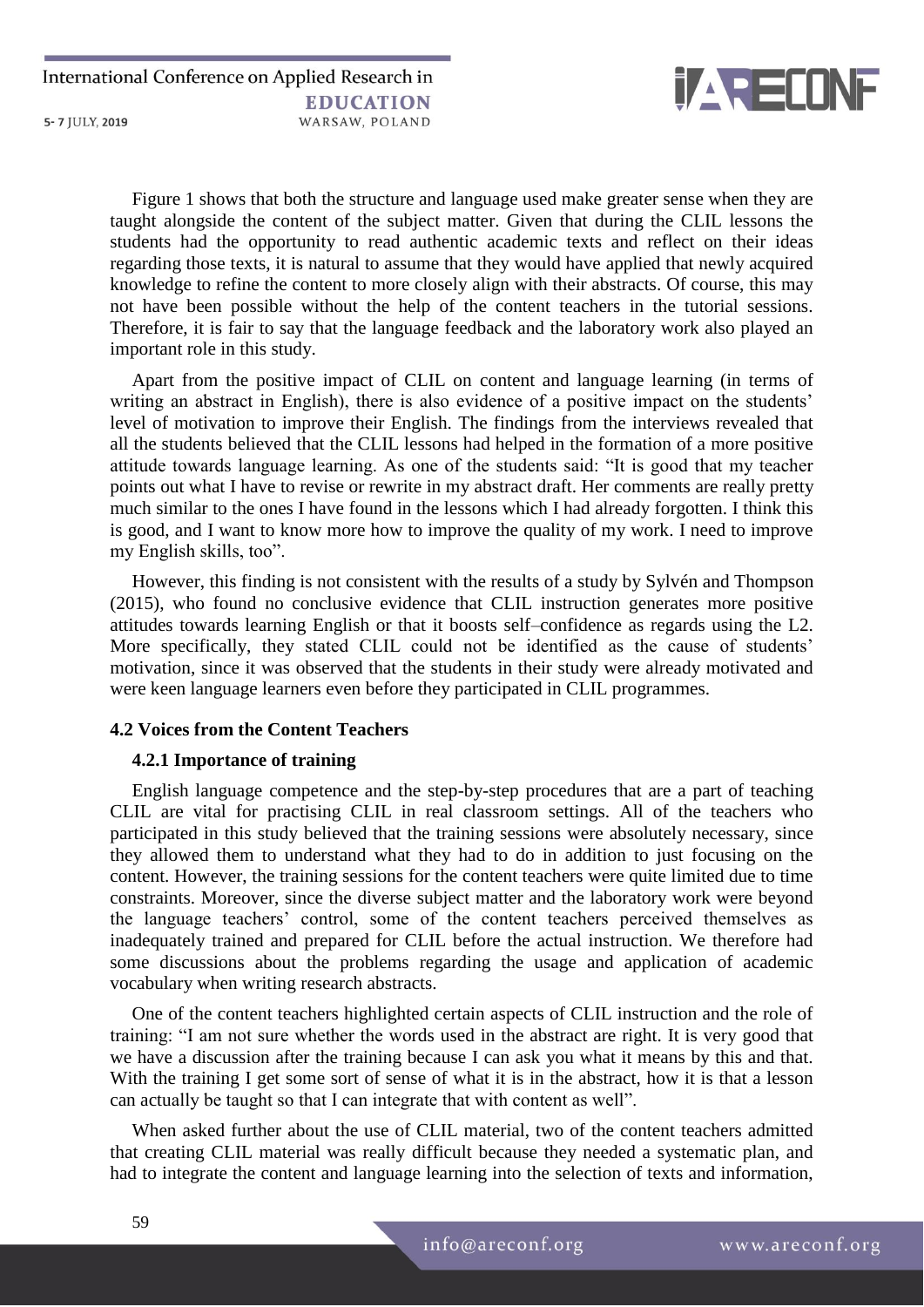

as well as the methodological design right from the beginning. As one teacher reflected: "I have never known that we have to prepare a lot for creating the material. I normally ask my students to read and follow the way the author writes an abstract. We then discuss why is this and that and make some changes according to the topic and the results of the laboratory". This finding is in line with Steiert and Massler (2011), who concurred that making teaching material for CLIL is a challenging task for content teachers.

#### **4.2.2 Balance between content and language**

Since CLIL requires a content teacher to be language-aware and a language teacher to be content-aware, teaching quality was a major concern in this study. Some of the content teachers held a doctoral degree from an English-speaking country, and thus conducting lectures in English and providing feedback on the students' tasks was easy. However, for those who were not proficient in English, using the language probably hindered the students' understanding of the content. Through the use of English, lectures and/or discussions regarding CLIL principles should be balanced between content and language. At this juncture, this group of teachers featured the target language support mostly through L1 translation and explanation. This fact has been discussed in some studies (e.g. Coyle, 2007; Coyle, Hood & Marsh, 2010; Dalton-Puffer, 2007) which highlight the complexity of balancing content and language in instruction.

According to CLIL principles, the CLIL approach has a dual focus that places emphasis on the integration of content with language, and thus the teaching goals of a CLIL lesson should be both linguistic and content-driven. However, given the time constraints of this study, three of the content teachers mentioned that they did attain an adequate balance between content and language, and were unsure as to how these two main focal points were maintained in practice. One of the teachers reflected: "When I have a tutorial with my student, sometime I cannot think of the correct words to be used to explain her. So I switch my language into Thai, rather than English. And sometime, I think the language used in the student's work is fine, but some content should be revised and fixed. I am not sure how I can explain her and how I can control myself to balance between the revision and the English language". This teacher's response also identifies that the limits of language usage has an impact on the level of differentiation of content and challenge provided.

## **5. Conclusion**

The present study can be seen as a small-scale study that was conducted within a halfsemester. However, it indicates the potential of CLIL as an effective approach to teaching science students studying at the tertiary level the intricacies of academic writing. Learning to write research reports and abstracts (together with scientific content) through the medium of the English language and genre-based teaching was considered a strength by both the students and the content teachers. However, as pointed out by the content teachers, training sessions and close collaboration between content and language teachers are vital, since they can ensure that the right steps are taken in accordance with good CLIL practice. English proficiency, in addition to knowledge of specific content, was identified as a major issue during the discussions with the students. Therefore, the CLIL approach can contribute to the increased value placed on language skills, and boost students' motivation in terms of both language and content learning.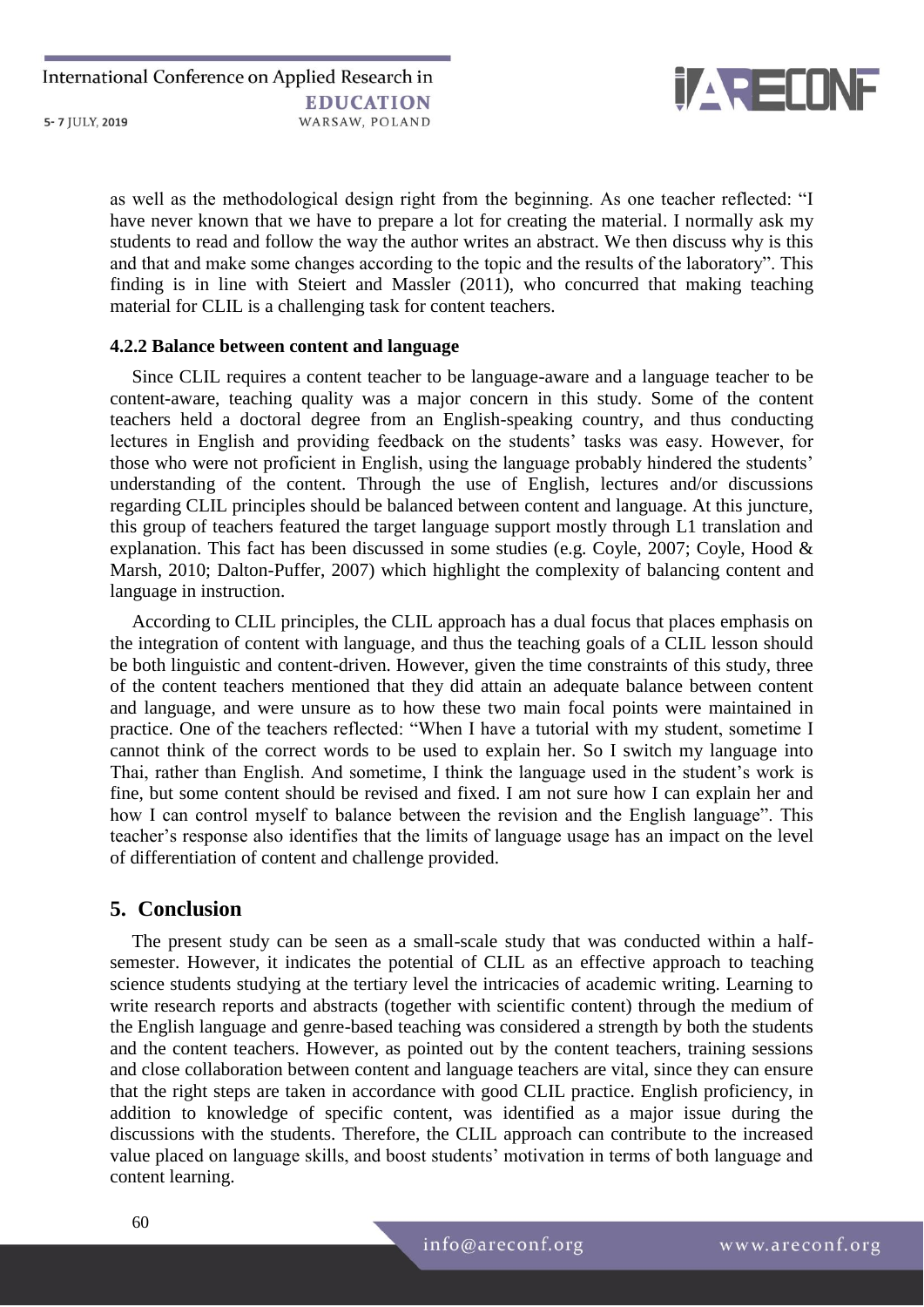

We acknowledge that the length of exposure to CLIL can shape positive learning outcomes. The present study, however, has some limitation. The scope and scale of this study was insufficient to examine all the factors contributing to the success of the CLIL pedagogy and to develop expertise and agency in CLIL. A longitudinal CLIL study is recommended to shed light not only one student outcomes , but it also could help to teachers to familiarise themselves in CLIL lessons and implementation. A mixed research design combining both qualitative and quantitative methods could also be beneficial in providing additional relevant findings about the effects of CLIL instructional practices.

#### **Acknowledgment**

This paper is an output of the research project supported by Thailand Research Fund (Grant No. RDH610030).

## **References**

- [1] Butler, Y.G. (2005). Content-based instruction in EFL contexts: Considerations for effective implementation. JALT Journal, vol. 27(2), pp. 227-245.
- [2] Cohen, L., Manion, L., & Morrison, K. (2007). Research methods in education. London: Routledge.
- [3] Coyle, D. (2007) Content and Language Integrated Learning: Towards a Connected Research Agenda for CLIL Pedagogies. International Journal of Bilingual Education and Bilingualism, vol. 10(5), pp. 543 – 562.
- [4] Coyle, D. (2008). CLIL A pedagogical approach from the European perspective. In N. Van Deusen-Scholl & N. H. Hornberger (Eds.), Encyclopedia of Language and Education, 2nd Edition, Volume 4: Second and Foreign Language Education (pp. 97– 111). New York: Springer.
- [5] Coyle, D., Hood, P., & Marsh, D. (2010). CLIL: Content and language integrated learning. Cambridge: Cambirdge University Press.
- [6] Dalton-Puffer, C. (2008). Outcomes and processes in Content and Language Integrated Learning (CLIL): Current research from Europe. In W. Delanoy & L. Volkmann, (Eds.), Future Perspectives for English Language Teaching (pp. 139-157). Heidelberg: Carl Winter.
- [7] Dalton-Puffer, C. (2007). Discourse in content and language integrated learning (CLIL) classrooms. Amsterdam: John Benjamins.
- [8] Dalton-Puffer, C. (2011). Content anad language integrated learning: From practice to principles? Annual Review of Applied Linguistics, vol. 31, pp. 182-204.
- [9] European Commission. (2003). Promoting language learning and linguistic diversity: An action plan 2004-2006. Brussels: European Unit.
- [10] Graddol, D. (2006). Englishnext: Why global English may mean the end of 'English as a Foreign Language'. London: British Council.